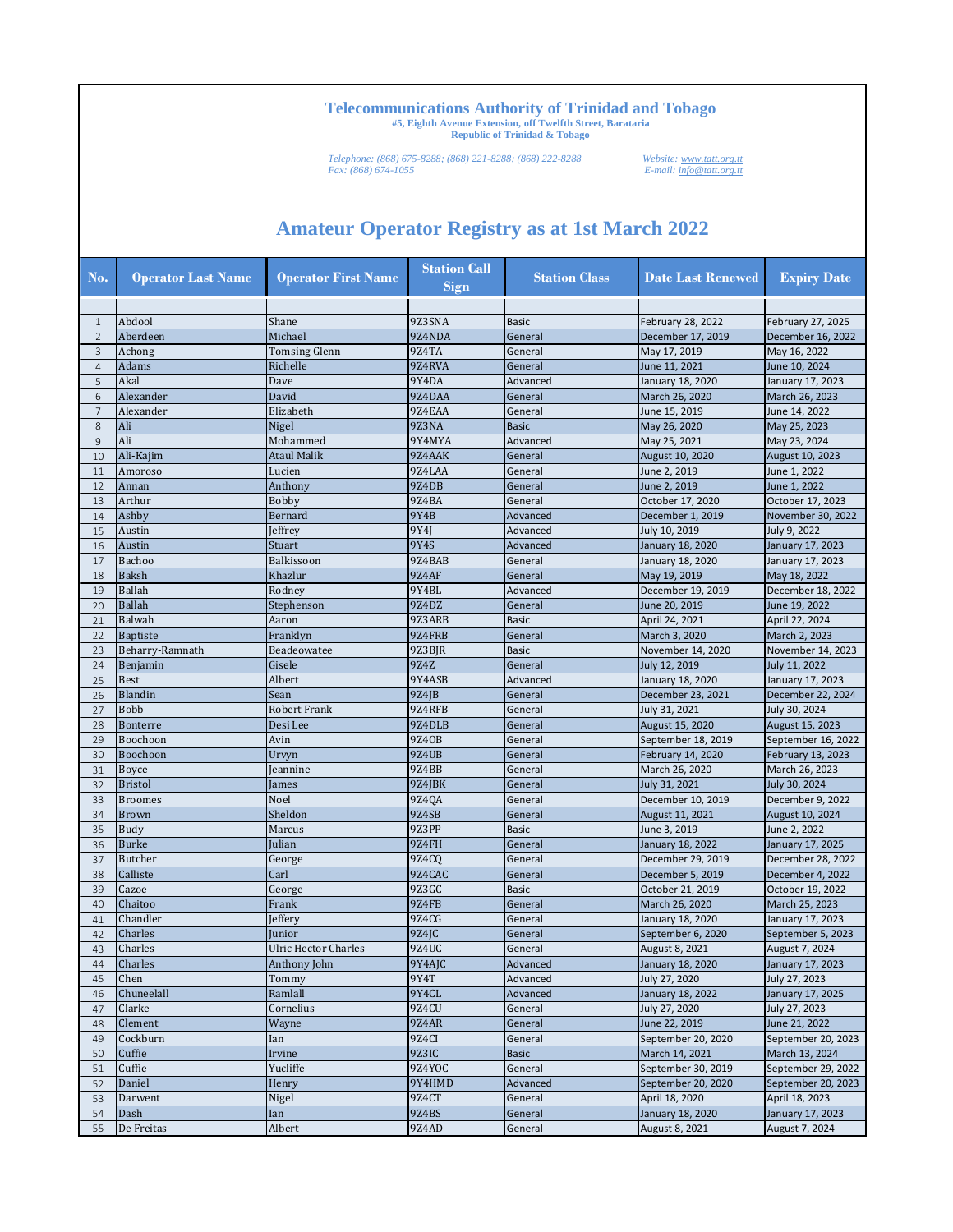*Telephone: (868) 675-8288; (868) 221-8288; (868) 222-8288 Website: www.tatt.org.tt Fax: (868) 674-1055 E-mail: info@tatt.org.tt*

| No. | <b>Operator Last Name</b> | <b>Operator First Name</b> | <b>Station Call</b><br>Sign | <b>Station Class</b> | <b>Date Last Renewed</b> | <b>Expiry Date</b>       |
|-----|---------------------------|----------------------------|-----------------------------|----------------------|--------------------------|--------------------------|
|     |                           |                            |                             |                      |                          |                          |
| 56  | De Weever                 | Roger                      | 9Y4RD                       | Advanced             | June 15, 2021            | June 14, 2024            |
| 57  | Dedier                    | Julien                     | 9Z4FZ                       | General              | January 18, 2020         | January 17, 2023         |
| 58  | Delfish                   | Archibald                  | 9Z4DA                       | General              | November 1, 2019         | October 31, 2022         |
| 59  | Donatien                  | Clement                    | 9Y4CD                       | Advanced             | December 4, 2020         | December 4, 2023         |
| 60  | Donawa                    | Noel                       | 9Y4X                        | Advanced             | February 10, 2020        | February 9, 2023         |
| 61  | Dookie                    | Tyrone                     | 9Y4TD                       | Advanced             | September 20, 2020       | September 20, 2023       |
| 62  | Douglas                   | Karel                      | 9Y4KPD                      | Advanced             | July 27, 2020            | July 27, 2023            |
| 63  | <b>Drakes</b>             | David                      | 9Z4DMD                      | General              | March 5, 2021            | March 4, 2024            |
| 64  | Du Barry                  | Jason                      | 9Z4JDB                      | General              | September 9, 2020        | September 8, 2023        |
| 65  | Durity                    | Michael                    | 9Z4MDA                      | General              | August 23, 2019          | August 22, 2022          |
| 66  | Eligon                    | <b>Brian</b>               | 9Y4KB                       | Advanced             | July 27, 2020            | July 27, 2023            |
| 67  | Ellis                     | Christopher                | 9Y4D                        | Advanced             | July 27, 2020            | July 27, 2023            |
| 68  | Farrell                   | Francis                    | 9Y4VF                       | Advanced             | January 18, 2020         | January 16, 2023         |
| 69  | Francois                  | Lorenzo                    | 9Z4GS                       | General              | August 11, 2021          | August 10, 2024          |
| 70  | Fraser                    | George                     | 9Z4GFA                      | General              | August 23, 2019          | August 22, 2022          |
| 71  | Fraser                    | Malcolm                    | 9Z4DW                       | General              | January 18, 2020         | January 17, 2023         |
| 72  | Fraser                    | Mark                       | 9Z4Y                        | General              | July 12, 2019            | July 11, 2022            |
| 73  | Frenche                   | Junior                     | 9Z4B                        | General              | July 12, 2019            | July 11, 2022            |
| 74  | Gajadhar                  | Wesley                     | 9Z3WIG                      | <b>Basic</b>         | September 5, 2021        | September 4, 2024        |
| 75  | Garvin                    | Curtis                     | 9Z4CTG                      | General              | June 3, 2019             | June 2, 2022             |
| 76  | Geofroy                   | Robert                     | 9Z4CL                       | General              | January 17, 2020         | January 16, 2023         |
| 77  | George                    | Albert C.                  | 9Y4GF                       | Advanced             | January 18, 2020         | January 17, 2023         |
| 78  | George                    | Dulcie                     | 9Z3DG                       | <b>Basic</b>         | July 15, 2019            | July 14, 2022            |
| 79  | George                    | Elliot                     | 9Z4EGC                      | General              | July 15, 2019            | July 14, 2022            |
| 80  | George                    | Lauren                     | 9Z4LRG                      | General              | June 3, 2019             | June 2, 2022             |
| 81  | George                    | Stacy                      | 9Z4SG                       | General              | June 3, 2019             | June 2, 2022             |
| 82  | George                    | Adrian                     | 9Z4RA                       | General              | July 1, 2020             | July 1, 2023             |
| 83  | Gibson                    | Jeffrey                    | 9Y4AT                       | Advanced             | January 18, 2020         | January 17, 2023         |
| 84  | Gosine                    | Devanand                   | 9Y4DG                       | Advanced             | June 11, 2021            | June 10, 2024            |
| 85  | Gosine                    | Devon                      | 9Z4DG                       | General              | November 11, 2021        | November 10, 2024        |
| 86  | Goswami                   | Ravindranath               | 9Z4RG                       | General              | June 27, 2020            | June 27, 2023            |
| 87  | Granger                   | Aaron                      | 9Z4ADG                      | General              | March 3, 2020            | March 2, 2023            |
| 88  | Gray                      | Keron                      | 9Z4KG                       | General              | <b>February 25, 2022</b> | February 23, 2025        |
| 89  | Green                     | Michael                    | 9Z4M                        | General              | November 28, 2020        | November 28, 2023        |
| 90  | Griffith                  | Arthur                     | 9Y4NG                       | Advanced             | March 26, 2020           | March 25, 2023           |
| 91  | Griffith                  | Edward                     | 9Y4ENG                      | Advanced             | January 18, 2020         | January 17, 2023         |
| 92  | Gunness                   | Balchan                    | 9Y4BG                       | Advanced             | May 18, 2019             | May 17, 2022             |
| 93  | Gunness                   | Shane                      | 9Z3SKG                      | <b>Basic</b>         | May 18, 2019             | May 17, 2022             |
| 94  | Hamilton                  | Innocents                  | 9Z4IH                       | General              | June 10, 2021            | June 9, 2024             |
| 95  | Harroo                    | Dexter                     | 9Y4C                        | Advanced             | June 21, 2019            | June 20, 2022            |
| 96  | Harroo                    | Clifford                   | 9Z4CH                       | General              | May 17, 2021             | May 16, 2024             |
| 97  | Headley                   | Steve                      | 9Y4SH                       | Advanced             | June 21, 2019            | June 20, 2022            |
| 98  | Hosein                    | Aadil                      | 9Z3ADH                      | <b>Basic</b>         | <b>February 25, 2022</b> | <b>February 24, 2025</b> |
| 99  | Howell                    | <b>Bing</b>                | 9Z4CHA                      | General              | June 8, 2021             | June 7, 2024             |
| 100 | Huggins                   | Pat                        | 9Z4PZB                      | General              | September 25, 2021       | September 24, 2024       |
| 101 | Hydal                     | Nadeem                     | 9Z4NED                      | General              | December 6, 2021         | December 5, 2024         |
| 102 | Jack                      | Jeremy                     | 9Z4JJ                       | General              | December 8, 2021         | December 7, 2024         |
| 103 | Jack                      | Kurt                       | 9Z4KJ                       | General              | September 26, 2020       | September 26, 2023       |
| 104 | Jadoo                     | Mahabal                    | 9Y4BJ                       | Advanced             | March 26, 2020           | March 25, 2023           |
| 105 | James                     | Denis                      | 9Z4BC                       | General              | October 21, 2019         | October 20, 2022         |
| 106 | Joefield                  | Julien                     | 9Z4AH                       | General              | March 3, 2020            | March 2, 2023            |
| 107 | John                      | Bertrand                   | 9Z4DX                       | General              | April 18, 2020           | April 17, 2023           |
| 108 | John                      | Earle                      | <b>9Z4E</b>                 | General              | April 18, 2019           | April 17, 2022           |
| 109 | John-Moses                | Anestela                   | 9Z4AJM                      | General              | September 21, 2019       | September 20, 2022       |
| 110 | Johnson-Williams          | Nicole                     | 9Z4DL                       | General              | March 31, 2021           | March 30, 2024           |
|     |                           |                            |                             |                      |                          |                          |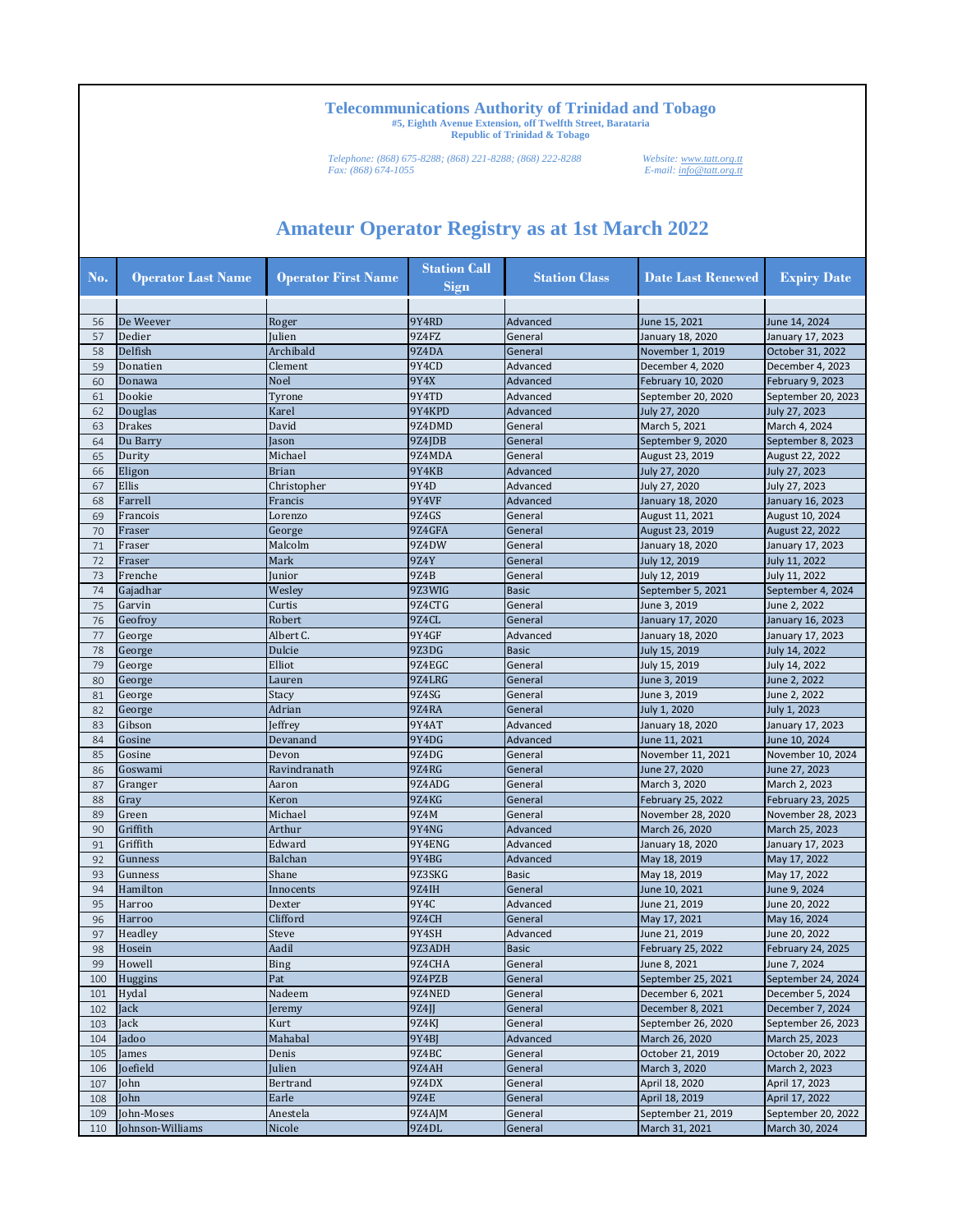*Telephone: (868) 675-8288; (868) 221-8288; (868) 222-8288 Website: www.tatt.org.tt Fax: (868) 674-1055 E-mail: info@tatt.org.tt*

| No. | <b>Operator Last Name</b> | <b>Operator First Name</b> | <b>Station Call</b><br><b>Sign</b> | <b>Station Class</b> | <b>Date Last Renewed</b>             | <b>Expiry Date</b> |
|-----|---------------------------|----------------------------|------------------------------------|----------------------|--------------------------------------|--------------------|
|     |                           |                            |                                    |                      |                                      |                    |
| 111 | Jones                     | Cuthbert                   | 9Z4C                               | General              | June 8, 2021                         | June 7, 2024       |
| 112 | Joseph                    | Calmette                   | 9Y4CAJ                             | Advanced             | June 8, 2021                         | June 7, 2024       |
| 113 | Julien                    | David James                | 9Z4AY                              | General              | May 11, 2019                         | May 10, 2022       |
| 114 | Kishore                   | Stephan                    | 9Z3SMK                             | <b>Basic</b>         | October 26, 2020                     | October 26, 2023   |
| 115 | La Chapelle               | Fedner                     | 9Z4FNL                             | General              | December 1, 2019                     | November 30, 2022  |
| 116 | Lai                       | Darryl                     | 9Y4LDK                             | Advanced             | January 18, 2020                     | January 17, 2023   |
| 117 | Landreth-Smith            | David                      | 9Z4DLS                             | General              | October 3, 2019                      | October 2, 2022    |
| 118 | Landreth-Smith            | Sharon                     | 9Z4SLS                             | General              | October 3, 2019                      | October 1, 2022    |
| 119 | Lewis                     | Desmond                    | 9Z4DLA                             | General              | March 26, 2020                       | March 26, 2023     |
| 120 | Lewis                     | Alana                      | 9Z3AL                              | <b>Basic</b>         | December 5, 2019                     | December 4, 2022   |
| 121 | Lewis                     | Phillip                    | 9Z3PL                              | <b>Basic</b>         | March 18, 2021                       | March 17, 2024     |
| 122 | Louis                     | George                     | 9Z4FS                              | General              | September 20, 2020                   | September 20, 2023 |
| 123 | Lynch                     | Ancil                      | 9Z4FI                              | General              | May 25, 2021                         | May 24, 2024       |
| 124 | Mackie                    | Gerard Eric                | 9Z4CP                              | General              | August 23, 2020                      | August 23, 2023    |
| 125 | Mahabir                   | Sham                       | 9Z3SMS                             | <b>Basic</b>         | February 7, 2021                     | February 7, 2024   |
| 126 | Mahaboob                  | Daniel                     | 9Y4DM                              | Advanced             | October 20, 2021                     | October 19, 2024   |
| 127 | Maharaj                   | <b>Bramadath</b>           | 9Z3JAG                             | <b>Basic</b>         | July 28, 2019                        | July 26, 2022      |
| 128 | Maharajh                  | Dinesh                     | 9Z4DMA                             | General              | July 28, 2019                        | July 27, 2022      |
| 129 | Mallalieu                 | Kim                        | 9Z4KM                              | General              | August 23, 2019                      | August 22, 2022    |
| 130 | Mannette                  | Garth                      | 9Z4GAM                             | General              | February 22, 2022                    | February 21, 2025  |
| 131 | Manwah                    | Richard                    | 9Y4RRM                             | Advanced             | January 18, 2020                     | January 17, 2023   |
| 132 | Marcelle                  | Dennis                     | 9Z4DM                              | General              | June 11, 2021                        | June 10, 2024      |
| 133 | Marcelle                  | Dennis                     | 9Z4DM                              | General              | June 11, 2021                        | June 10, 2024      |
| 134 | Mark                      | Danley                     | 9Y4I0Z                             | Advanced             | June 11, 2021                        | June 10, 2024      |
| 135 | Marshall                  | Sherwin                    | 9Y4XM                              | Advanced             | January 17, 2022                     | January 16, 2025   |
| 136 | Mathura                   | Roger                      | 9Z4RKM                             | General              | March 8, 2020                        | March 8, 2023      |
| 137 | Mendes                    | Gerald                     | 9Z4DC                              | General              | November 13, 2020                    | November 13, 2023  |
| 138 | Mohammed                  | Andy                       | 9Z4AMA                             | General              | March 26, 2020                       | March 26, 2023     |
| 139 | Mohammed                  | Kenneth                    | 9Z4RKL                             | General              | July 15, 2019                        | July 13, 2022      |
| 140 | Mohammed                  | Raees                      | 9Z4RZM                             | General              | July 15, 2019                        | July 13, 2022      |
| 141 | Mohammed                  | Rasheed                    | 9Z3ARM                             | <b>Basic</b>         | January 9, 2020                      | January 8, 2023    |
| 142 | Mohammed                  | Shirvan                    | 9Z4MOE                             | General              | September 20, 2019                   | September 19, 2022 |
| 143 | Mohammed                  | Wahid                      | 9Z4AUU                             | General              | September 26, 2020                   | September 26, 2023 |
| 144 | Mohammed                  | Arshad                     | 9Z3KAM                             | <b>Basic</b>         | December 30, 2020                    | December 30, 2023  |
| 145 | Mohammed                  | <b>Charles Lathiff</b>     | 9Z4BH                              | General              | January 18, 2020                     | January 17, 2023   |
| 146 | Montoute                  | Keith                      | 9Z4FG                              | General              | September 20, 2020                   | September 19, 2023 |
| 147 | Moore                     | David Richard              | 9Z4FD                              | General              | September 6, 2020                    | September 5, 2023  |
| 148 | Morris                    | Ivan                       | 9Y4HIM                             | Advanced             | September 4, 2021                    | September 3, 2024  |
| 149 | Moseley                   |                            | 9Z4FM                              | General              |                                      | September 6, 2023  |
|     |                           | Dennis George<br>Tameika   | 9Z3TM                              | <b>Basic</b>         | September 6, 2020<br>October 7, 2020 | October 7, 2023    |
| 150 | Mungo<br>Nanan            | Carlton                    | 9Z4HX                              |                      |                                      | September 12, 2022 |
| 151 |                           |                            |                                    | General              | September 13, 2019                   |                    |
| 152 | Nanan                     | Shiva                      | 9Z4SN                              | General              | August 10, 2019                      | August 9, 2022     |
| 153 | Newton                    | Ronald                     | 9Z4RGN                             | General              | January 30, 2020                     | January 29, 2023   |
| 154 | Nicholas                  | Lester                     | 9Z40Z                              | General              | February 14, 2022                    | February 13, 2025  |
| 155 | O' Neil                   | Mervyn Winston             | 9Z4BV                              | General              | August 15, 2020                      | August 15, 2023    |
| 156 | O'Connor                  | Odette J                   | 9Z3DO                              | <b>Basic</b>         | August 23, 2019                      | August 22, 2022    |
| 157 | Ojoe                      | Kathleen                   | 9Z3KER                             | <b>Basic</b>         | October 21, 2019                     | October 20, 2022   |
| 158 | Olliverre                 | Colin                      | 9Y4CJO                             | Advanced             | September 6, 2020                    | September 6, 2023  |
| 159 | Persad                    | Joanne                     | 9Z4JP                              | General              | August 15, 2019                      | August 13, 2022    |
| 160 | Philip                    | Kurt                       | 9Z4FE                              | General              | July 27, 2020                        | July 26, 2023      |
| 161 | Phillips                  | Erskine                    | 9Z3EWP                             | <b>Basic</b>         | November 20, 2021                    | November 19, 2024  |
| 162 | Poon-King                 | Glen                       | 9Y4GPK                             | Advanced             | January 18, 2020                     | January 17, 2023   |
| 163 | Price                     | Michael                    | 9Y4MP                              | Advanced             | September 4, 2021                    | September 3, 2024  |
| 164 | Punch                     | Herbert                    | 9Z4HP                              | General              | December 15, 2019                    | December 14, 2022  |
| 165 | Quintyne                  | Courtenay                  | 9Y4CX                              | Advanced             | May 22, 2021                         | May 21, 2024       |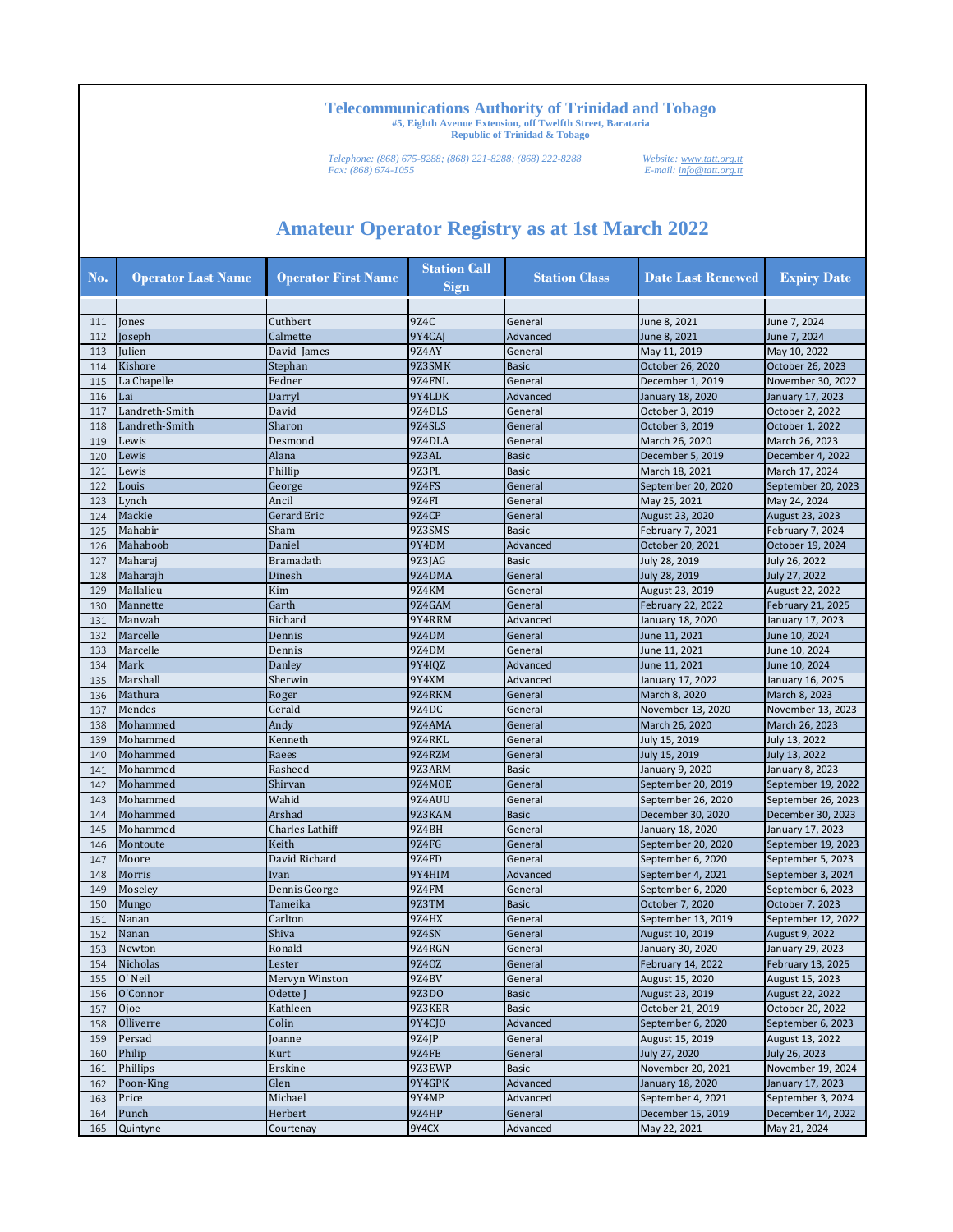*Telephone: (868) 675-8288; (868) 221-8288; (868) 222-8288 Website: www.tatt.org.tt Fax: (868) 674-1055 E-mail: info@tatt.org.tt*

| No. | <b>Operator Last Name</b> | <b>Operator First Name</b> | <b>Station Call</b><br><b>Sign</b> | <b>Station Class</b>    | <b>Date Last Renewed</b> | <b>Expiry Date</b> |
|-----|---------------------------|----------------------------|------------------------------------|-------------------------|--------------------------|--------------------|
|     |                           |                            |                                    |                         |                          |                    |
| 166 | Ragbir                    | Rajcapur                   | 9Y4RGR                             | Advanced                | December 16, 2019        | December 15, 2022  |
| 167 | Ramesar                   | Michael                    | 9Z4MR                              | General                 | December 17, 2019        | December 16, 2022  |
| 168 | Ramjohn                   | Lister                     | 9Z4LVR                             | General                 | July 1, 2021             | June 29, 2024      |
| 169 | Ramjohn                   | Robert                     | 9Z4FO                              | General                 | August 15, 2020          | August 15, 2023    |
| 170 | Ramkissoon                | <b>Bridgelal</b>           | 9Z4BRA                             | General                 | March 26, 2020           | March 26, 2023     |
| 171 | Ramnath                   | Gopichan                   | 9Z4GR                              | General                 | November 28, 2020        | November 28, 2023  |
| 172 | Rampersad                 | Navin                      | 9Y4NR                              | Advanced                | October 26, 2019         | October 25, 2022   |
| 173 | Rampersad                 | Rohan                      | 9Z4FR                              | General                 | January 18, 2020         | January 17, 2023   |
| 174 | Rampersad                 | Rosanna                    | 9Z4YL                              | General                 | December 23, 2021        | December 22, 2024  |
| 175 | Ramrattan                 | Allister                   | 9Z4ALR                             | General                 | August 10, 2020          | August 9, 2023     |
| 176 | Ramroop                   | Rabindranath               | 9Z3RR                              | <b>Basic</b>            | November 8, 2019         | November 7, 2022   |
| 177 | Ramsahai                  | Rajchandoe                 | 9Z4GY                              | General                 | December 18, 2020        | December 18, 2023  |
| 178 | Ramsajan                  | Indar                      | 9Y4GZ                              | Advanced                | January 18, 2020         | January 17, 2023   |
| 179 | Redon                     | Gregory                    | 9Y4GR                              | Advanced                | March 9, 2020            | March 9, 2023      |
| 180 | Roberts                   | Curtis Owen                | 9Y4COR                             | Advanced                | June 11, 2021            | June 9, 2024       |
| 181 | Rock                      | Anthony                    | 9Y4RT                              | Advanced                | January 18, 2020         | January 17, 2023   |
| 182 | Romero                    | Andy                       | 9Z4AKR                             | General                 | March 1, 2020            | March 1, 2023      |
| 183 | Ruiz                      | Lee-Ann                    | 9Z4LEE                             | General                 | October 12, 2020         | October 12, 2023   |
| 184 | Ruiz                      | Rondell                    | <b>9Z4RR</b>                       | General                 | October 12, 2020         | October 12, 2023   |
| 185 | Salazar                   | Sylvester                  | 9Z3AT                              | General                 | December 23, 2021        | December 22, 2024  |
| 186 | Samlal                    | Vishnu                     | <b>97.4VS</b>                      | General                 | January 19, 2020         | January 18, 2023   |
| 187 | Samlal                    | Andy                       | 9Y4LAS                             | Advanced                | June 11, 2021            | June 10, 2024      |
| 188 | Sandy                     | Anthony                    | 9Z4A                               | General                 | October 21, 2019         | October 20, 2022   |
| 189 | Santana                   | David                      | 9Z4DRS                             | General                 | December 10, 2021        | December 9, 2024   |
| 190 | Saroop                    | Roy                        | 9Z4RJS                             | General                 | December 5, 2020         | December 5, 2023   |
| 191 | Sawh                      | Clayton                    | 97.4CY                             | General                 | August 10, 2019          | August 9, 2022     |
| 192 | Scott                     | Garvin                     | 9Z4GV                              | General                 | September 6, 2020        | September 6, 2023  |
| 193 | Seecharan-Mohammed        | Lystra                     | 9Z4BR                              | General                 | January 18, 2020         | January 17, 2023   |
| 194 | Seukeran                  | Sanjeev                    | <b>9Z4SS</b>                       | General                 | July 15, 2020            | July 15, 2023      |
| 195 | Sheppard                  | Stephen                    | 9Y4SS                              | Advanced                | April 27, 2019           | April 26, 2022     |
| 196 | Simon                     | Samuel                     | 9Z4SRS                             | General                 | May 4, 2021              | May 3, 2024        |
| 197 | Simon                     | Aaron                      | 9Z4SIO                             | Genera                  | May 24, 2021             | May 23, 2024       |
| 198 | Simon                     | Anthony                    | 9Z4W                               | General                 | March 2, 2021            | March 1, 2024      |
| 199 | Simon                     | Samuel                     | 9Z4SRS                             | General                 | May 4, 2021              | May 3, 2024        |
| 200 | Singh                     | Keith                      | 9Z4KSA                             | General                 | July 30, 2021            |                    |
| 201 | Smart                     | Darilyn                    | 9Z4DS                              |                         |                          | July 29, 2024      |
|     |                           |                            |                                    | General<br><b>Basic</b> | February 6, 2022         | February 5, 2025   |
| 202 | Smart                     | Jerome                     | 9Z3JL                              |                         | February 6, 2022         | February 5, 2025   |
| 203 | Smith                     | Orville                    | 9Z4OS                              | General                 | April 7, 2021            | April 6, 2024      |
| 204 | Smith                     | Roger                      | 9Z3RS                              | <b>Basic</b>            | March 14, 2021           | March 13, 2024     |
| 205 | Sookdeo                   | Oma                        | 9Z3SO                              | <b>Basic</b>            | August 8, 2021           | August 7, 2024     |
| 206 | Soomai-Barran             | Sumatee                    | 9Z3SBW                             | <b>Basic</b>            | November 1, 2019         | October 31, 2022   |
| 207 | St. Bernard               | Andra                      | 9Z3ASB                             | <b>Basic</b>            | November 22, 2021        | November 21, 2024  |
| 208 | <b>Steele</b>             | Nigel                      | 9Z3NSS                             | <b>Basic</b>            | May 15, 2021             | May 14, 2024       |
| 209 | Sterling                  | Michael                    | 9Z4DLR                             | General                 | May 24, 2021             | May 23, 2024       |
| 210 | Subran                    | Bernard                    | 9Z4S                               | General                 | January 17, 2022         | January 16, 2025   |
| 211 | Suepaul                   | Dillon                     | 9Z3DS                              | <b>Basic</b>            | November 1, 2019         | October 31, 2022   |
| 212 | Swann                     | Zwade                      | 9Z4ZS                              | General                 | October 21, 2019         | October 19, 2022   |
| 213 | Sylvester                 | Rawlins                    | 9Z4R                               | General                 | February 6, 2022         | February 4, 2025   |
| 214 | Taitt                     | Jerome                     | <b>9Z4CS</b>                       | General                 | June 22, 2019            | June 21, 2022      |
| 215 | Teelucksingh              | Alvan                      | 9Z4KAK                             | General                 | June 15, 2019            | June 14, 2022      |
| 216 | Teelucksingh              | Srinivas                   | 9Z4UPA                             | General                 | July 12, 2019            | July 11, 2022      |
| 217 | Tenia                     | Garvin                     | 9Z4GTE                             | General                 | May 17, 2021             | May 15, 2024       |
| 218 | Thong                     | Roger                      | <b>9Z4RT</b>                       | General                 | September 22, 2019       | September 21, 2022 |
| 219 | Toby                      | David                      | 9Y4DT                              | Advanced                | September 21, 2019       | September 20, 2022 |
| 220 | Toolaram                  | Jitindra                   | <b>9Z4CN</b>                       | General                 | June 20, 2021            | June 19, 2024      |